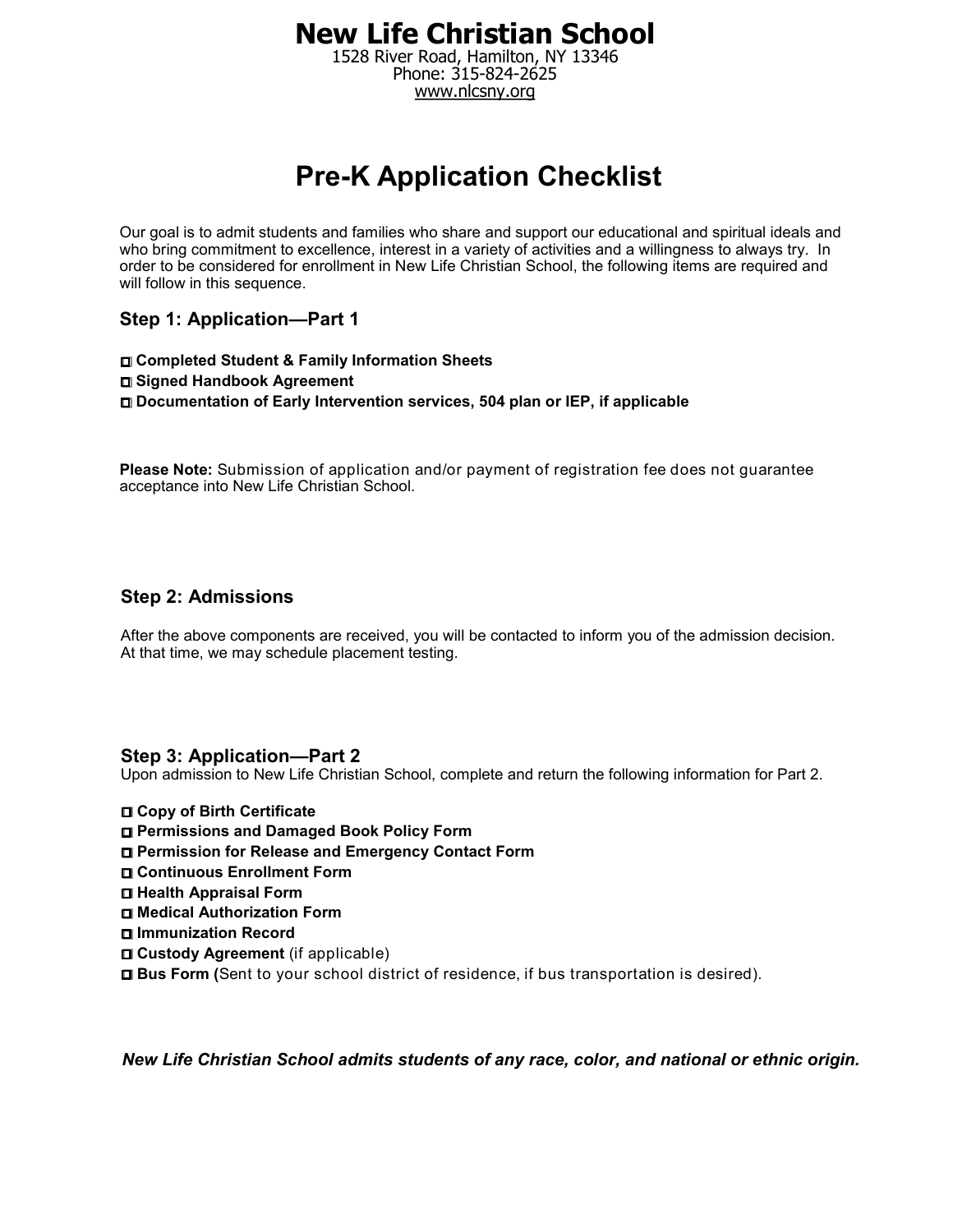1528 River Road, Hamilton, NY 13346 Phone: 315-824-2625 www.nlcsny.org

### **SONSHINE PRE-K APPLICATION—Part 1**

| Application Date: __________________                                                                      |                                                          |                                                                                                                                                                                                   |  |  |  |
|-----------------------------------------------------------------------------------------------------------|----------------------------------------------------------|---------------------------------------------------------------------------------------------------------------------------------------------------------------------------------------------------|--|--|--|
| Student Name<br>Last                                                                                      | First                                                    | Middle Name Used<br>Middle Name Used                                                                                                                                                              |  |  |  |
|                                                                                                           |                                                          | □ Male □ Female Age_____________Date of Birth _____________Place of Birth__________________________                                                                                               |  |  |  |
|                                                                                                           |                                                          | School district of residence ________________________Current school attending (if applicable) ___________                                                                                         |  |  |  |
| How did you hear about Sonshine Pre-K?                                                                    |                                                          |                                                                                                                                                                                                   |  |  |  |
|                                                                                                           | Length of Day, circle one, please. Full Days: Half Days: | Enrollment Preferences circle one, please. Five Days M-F: Three Days: M, W, F: Two Days: T, Th:                                                                                                   |  |  |  |
| Father/Guardian<br>Name:<br>Relationship to Applicant:<br>Home Address (if different): __________________ |                                                          | Mother/Guardian<br>Name:<br>Home Address (if different): ______________<br>Email: <u>Communication: Communication: Communication: Communication: Communication: Communication: Communication:</u> |  |  |  |
| <b>Current Church Affiliation</b>                                                                         |                                                          | <b>Current Church Affiliation</b>                                                                                                                                                                 |  |  |  |

Parents of Applicant are: circle applicable one(s)<br>Married Separated Divorced M Married Separated Divorced Mother remarried Father remarried<br>Single Parent Mother deceased Father deceased Father deceased

| <b>Siblings</b> | Gender | Age | Grade | <b>Present School</b> |
|-----------------|--------|-----|-------|-----------------------|
|                 | F/M    |     |       |                       |
|                 | F/M    |     |       |                       |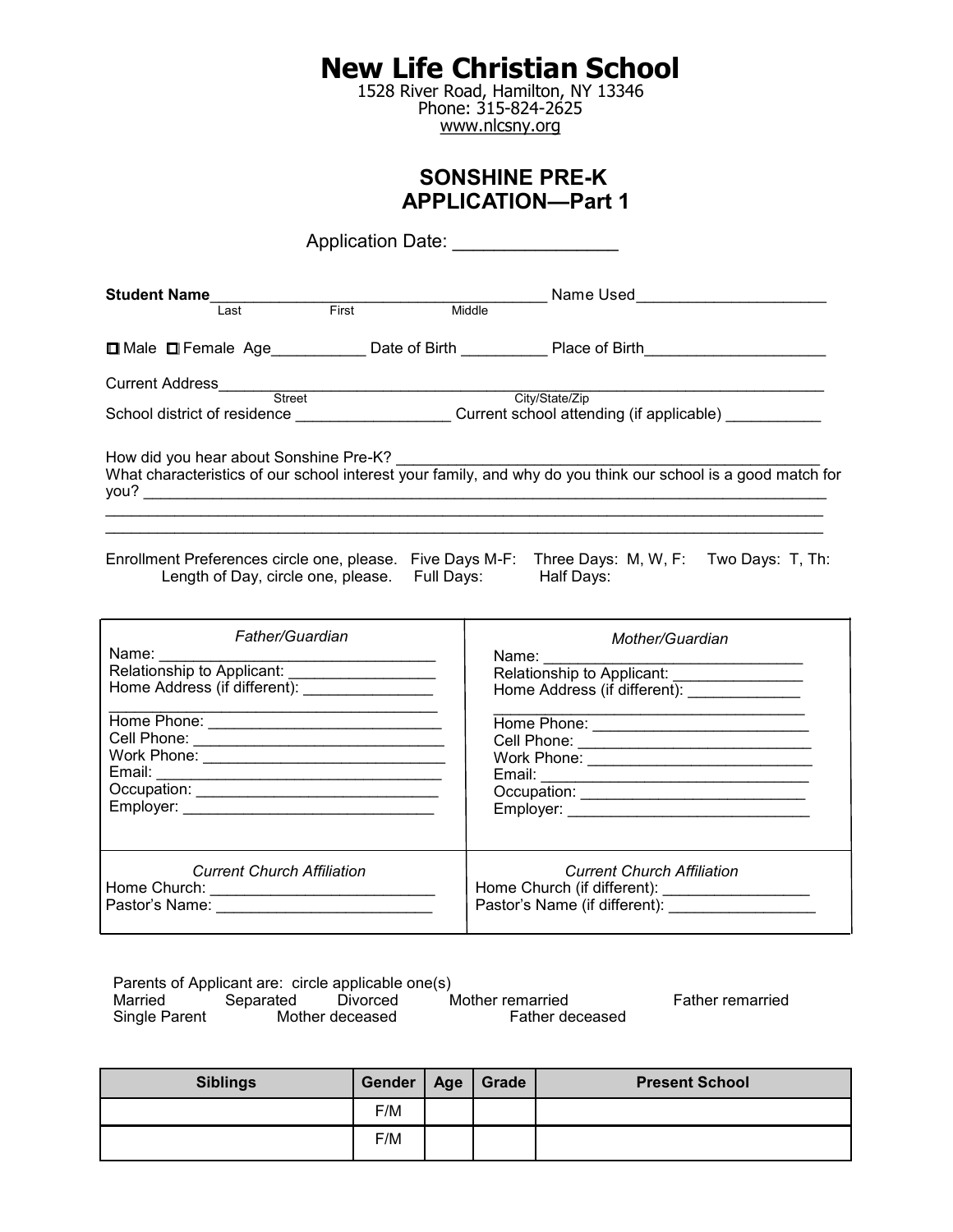1528 River Road, Hamilton, NY 13346 Phone: 315-824-2625 www.nlcsny.org

| <b>Sleeping Habits</b>                                                                    |                                                                                  |  |  |  |  |
|-------------------------------------------------------------------------------------------|----------------------------------------------------------------------------------|--|--|--|--|
| Usual night's sleep _______ hours                                                         |                                                                                  |  |  |  |  |
| Nap in daytime ■ Yes ■ No Length of nap ________ hours                                    |                                                                                  |  |  |  |  |
| Anxiety over dark ■ Yes<br>$\blacksquare$ No                                              | Frequent nightmares <b>□</b> Yes □ No                                            |  |  |  |  |
| <b>Eating Habits</b>                                                                      |                                                                                  |  |  |  |  |
| Appetite <b>□</b> Good ■ Fair<br>$\blacksquare$ Poor                                      |                                                                                  |  |  |  |  |
| Allergies (Including food allergies) □ Yes                                                | $\square$ No                                                                     |  |  |  |  |
|                                                                                           |                                                                                  |  |  |  |  |
|                                                                                           |                                                                                  |  |  |  |  |
| <b>Self-care Habits</b>                                                                   |                                                                                  |  |  |  |  |
| Dresses self ■ Completely ■ Partially                                                     | $\Box$ Not at all                                                                |  |  |  |  |
| Can ties shoes □ Yes □ No                                                                 |                                                                                  |  |  |  |  |
| Can use bathroom by self $\Box$ Yes $\Box$ No                                             | Accidents?<br>$\blacksquare$ Urine<br>$\square$ Bowels                           |  |  |  |  |
| <b>Play Habits and Social Interaction</b>                                                 |                                                                                  |  |  |  |  |
|                                                                                           | Nursery/Preschool experience ■ Yes ■ No Where? _________________________________ |  |  |  |  |
|                                                                                           |                                                                                  |  |  |  |  |
| Previous experience with playmates □ Completely<br><b>OLimited</b><br>$\blacksquare$ None |                                                                                  |  |  |  |  |
| Attitude toward playmates<br>$\blacksquare$ Friendly                                      | $\blacksquare$ Indifferent<br>$\blacksquare$ Interested                          |  |  |  |  |
| Ability to get along with others <b>Q</b> Good <b>Q</b> Fair <b>Q</b> Poor                |                                                                                  |  |  |  |  |
|                                                                                           |                                                                                  |  |  |  |  |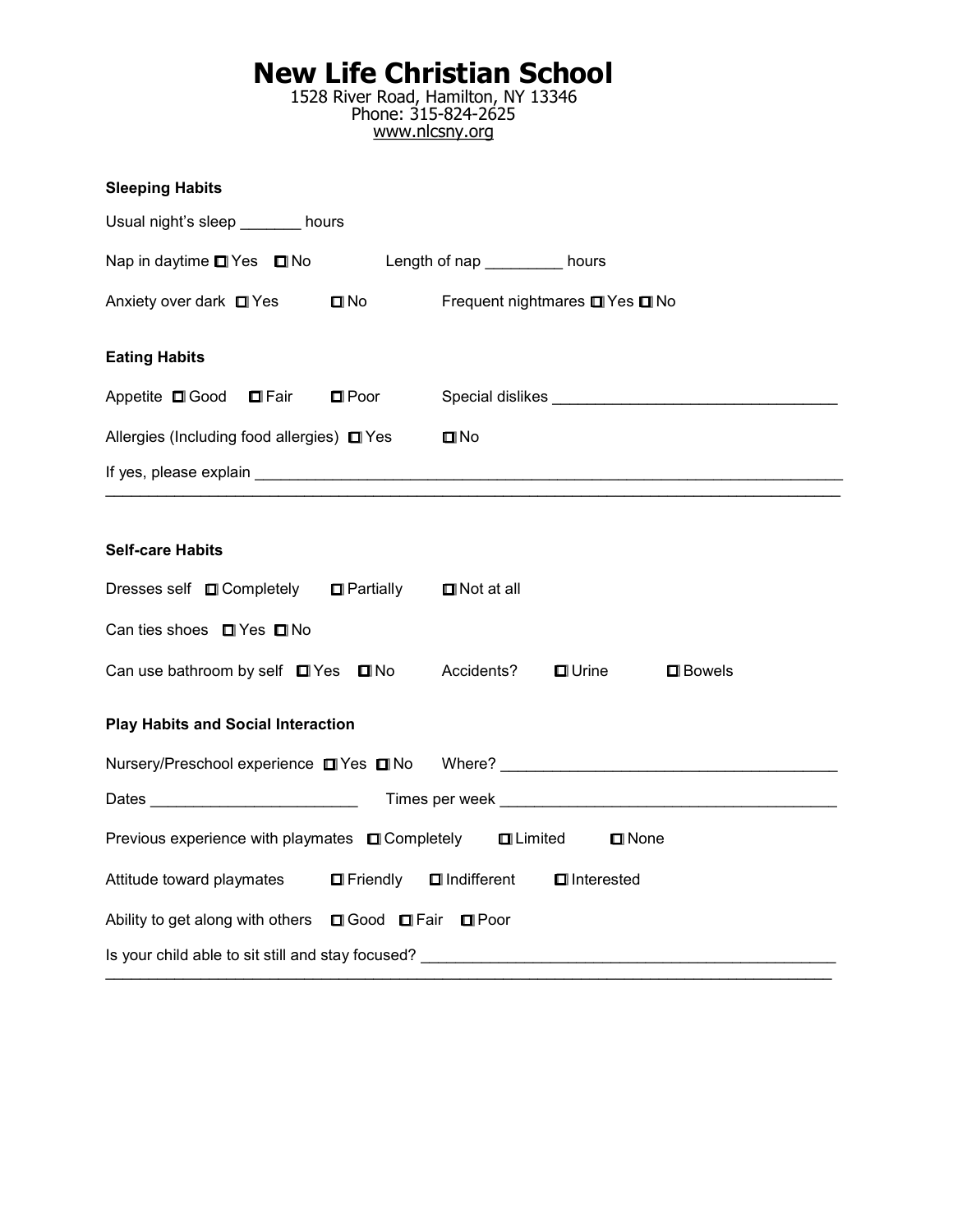1528 River Road, Hamilton, NY 13346 Phone: 315-824-2625 www.nlcsny.org

| <b>Emotional Habits</b>                                                                       |  |  |  |  |  |
|-----------------------------------------------------------------------------------------------|--|--|--|--|--|
|                                                                                               |  |  |  |  |  |
| Frequent crying spells □ Yes □ No Temper tantrums □ Yes □ No                                  |  |  |  |  |  |
| Frequent displays of affection $\Box$ Yes $\Box$ No                                           |  |  |  |  |  |
| Displays jealousy toward other children in family $\Box$ Yes $\Box$ No If yes, please explain |  |  |  |  |  |
| Does your child leave you easily? □ Yes □ No                                                  |  |  |  |  |  |
| <b>Nervous Habits</b>                                                                         |  |  |  |  |  |
| Thumb sucking $\Box$ Yes<br>$\square$ No                                                      |  |  |  |  |  |
| Biting nails $\Box$ Yes<br>$\square$ No                                                       |  |  |  |  |  |
|                                                                                               |  |  |  |  |  |
|                                                                                               |  |  |  |  |  |

### **Speech Habits**

Enunciation: **O** Distinct **O** Understandable **O** Difficult

#### **Authorization**

We / I affirm that the information on this application is true to the best of our / my knowledge.

| <b>Father's Printed Name</b> | Father's Signature | Date |  |
|------------------------------|--------------------|------|--|
| Mother's Printed Name        | Mother's Signature | Date |  |